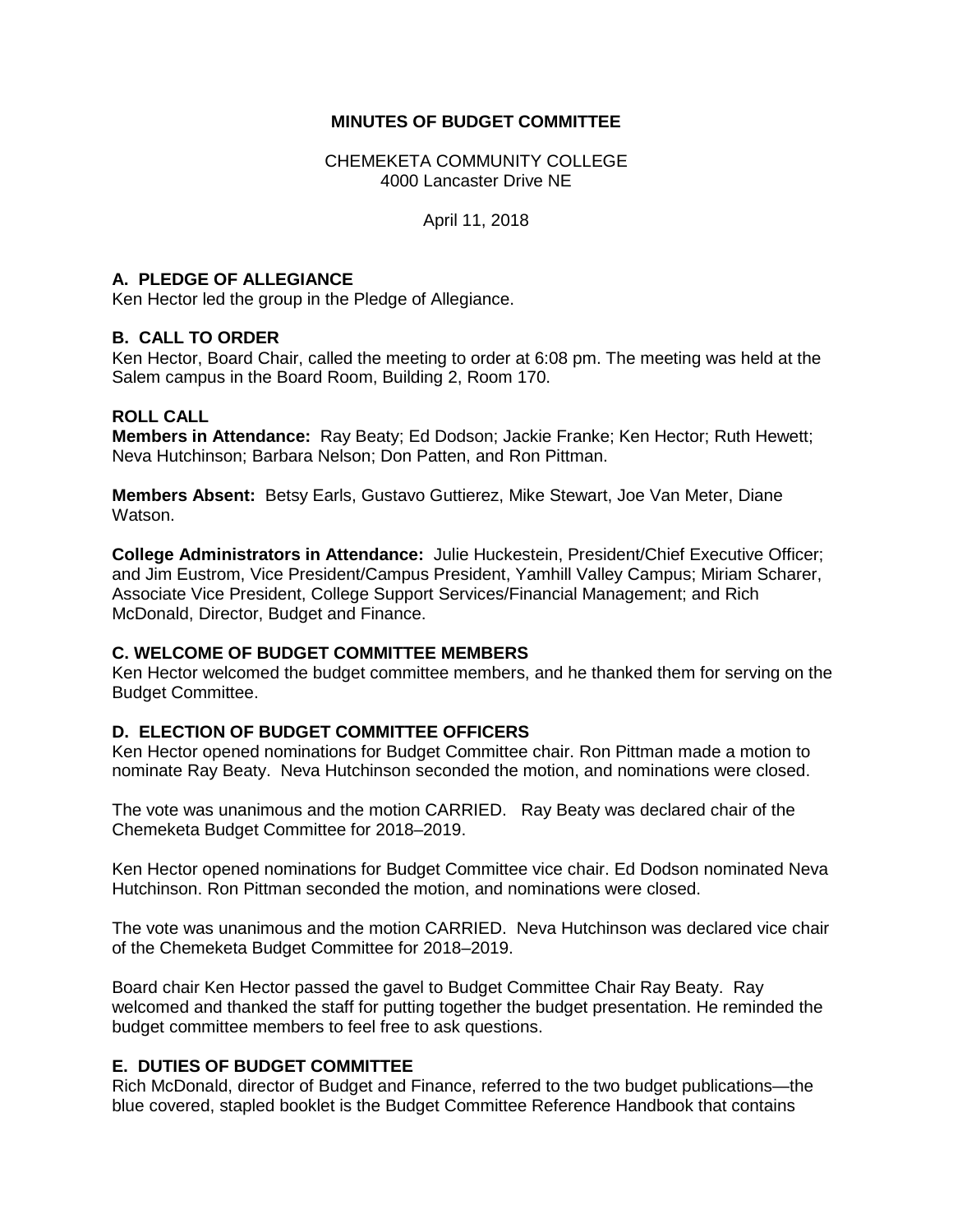contact information for budget committee members, board, and college administrative staff; a summary of local budget law; the budget calendar; budget publications; and a glossary of terms. It also includes a copy of all the slides that will be covered in the budget presentation.

Rich referred to the spiral-bound, sage colored booklet, the Proposed Budget for Fiscal Year 2018–2019, which is divided into four sections: 1) an introductory section with the college Mission, Vision, Core Themes and Values, the Budget Principles and Financial Environment 2018–2019 Fiscal Year, board and budget committee names, zones, and term expiration dates, the President's Message, student and district information, and budget summary highlights; 2) General Fund department budget summaries and budget narratives organized by divisions and then by departments under each division. There has been some mid-year reorganization, and the changes are described in the budget narratives. The budget summaries have two years of actual expenditures, plus the current budget and the proposed budget for next year; 3) Other Funds which will be reviewed next week; and 4) Appendices and Indexes, which includes salary tables and three different sorts of general fund by department name, manager and fund name.

Referring to the blue-covered Budget Committee Reference Handbook, Slide 3, Rich reviewed the Budget Committee duties to comply with local budget law. He noted that the primary role of the Budget Committee tonight is to receive the proposed budget for 2018–2019. A quorum of eight members must be present at each meeting. Next Wednesday, April 18, at 4:30 pm, Other Funds will be shared, and following the reports, there will be time to hear public comment, the budget committee will have final discussion, and will vote on the proposed budget. When the committee approves the budget and the tax rate, a quorum must be present, and no matter how many members are in attendance, approval requires at least eight positive votes. A public hearing on the budget will be held on May 16 to hear any additional comments.

## **F. PRESENTATION OF BUDGET MESSAGE**

Julie Huckestein thanked the Budget Committee for volunteering their time to help the college with this important public process in reviewing the information, listening to the presentation and public comment, and asking questions. This will also give members a better understanding of the college, the operations, and the services that are provided to students and the community in the district. Julie also thanked the college staff in putting the documents and the presentation together. Julie referred to the President's Budget Message on pages 12–13 of the sagecovered spiral-bound Proposed Budget booklet. Julie read excerpts from the budget message that covered the general fund revenue and expenses, capital projects, textbook and materials affordability, guided pathways, and continued long-term planning for the college's financial future. Highlights included:

- State funding for the 17 community colleges for the biennium was appropriated at \$570 million, four percent higher than the previous biennium and the highest appropriation in history.
- The College Board of Education approved a tuition and universal fee increase in February of \$87 per credit for tuition and \$18 per credit universal fee, which reflects a \$3 increase to both rates. Even with this increase, the college is at or near the lowest cost among community colleges in the state.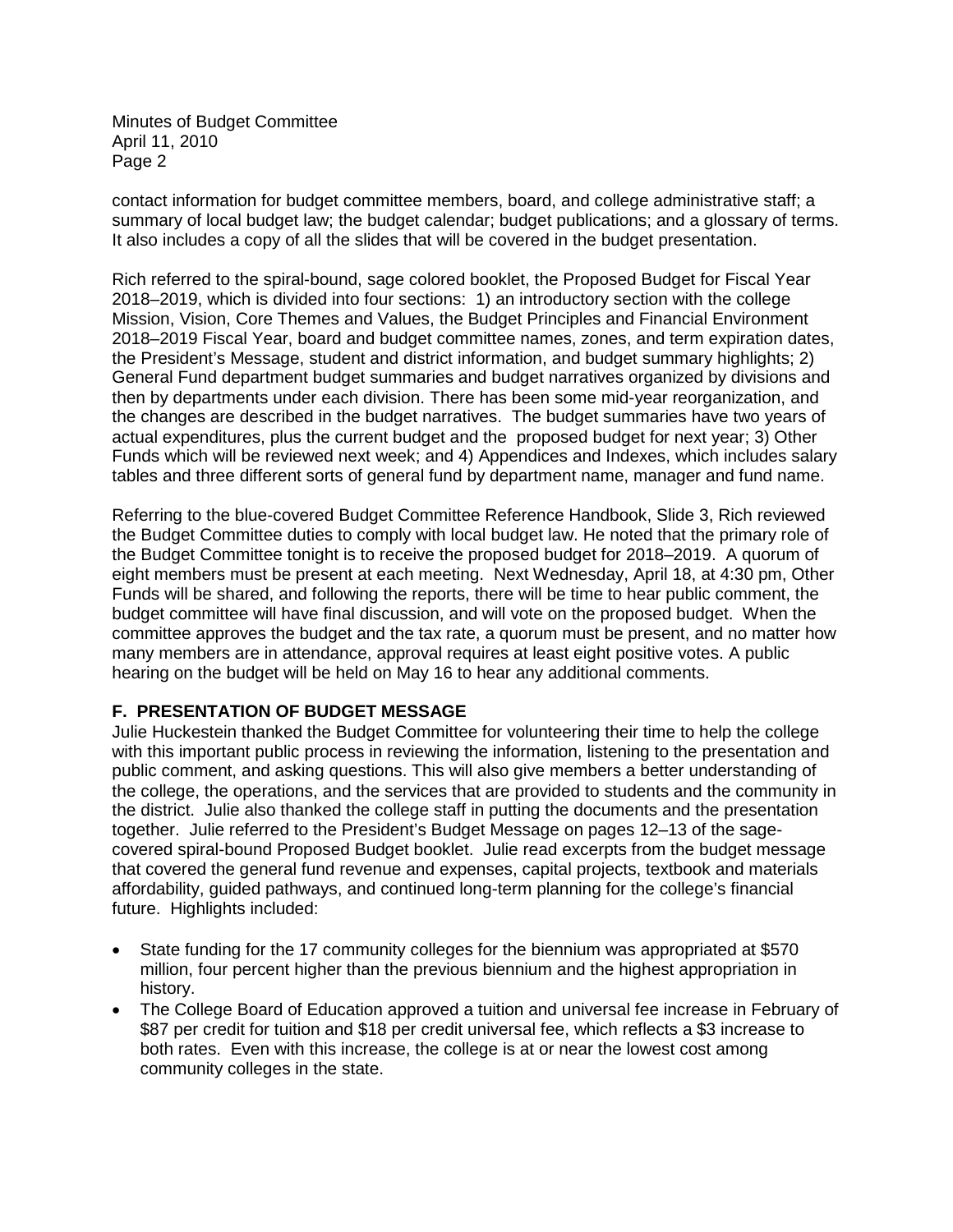- The college continues to experience an enrollment decline which impacts all major sources of operating revenue, including state revenue, property taxes, and tuition and fee revenue. Another three percent decline in enrollment is projected for next year's budget. However, the college continues to monitor enrollment in programs, respond to workforce needs, and implement a few new academic programs.
- The proposed budget includes some reductions and investments in the general fund, which will be detailed in the presentation. Compensation adjustments have been included for the new three-year faculty collective bargaining agreement; there is limited classified negotiations to address changes to the salary schedule in the classified contract; any exempt or management increases are subject to board approval in June; and adjustments have been made for PERS and health insurance costs.
- Two significant capital projects—the addition of athletic fields for women's softball and men and women's soccer, and the Ag Complex—are in various stages of construction.
- The college has been accepted into the next cohort of Guided Pathways which will include realigning programs and courses into meta majors that will simplify a student's path from college to university transfer.

Julie is proud of the college's financial planning and management and feels it is well positioned to continue to provide quality instruction, workforce training, and student services throughout the district. The college remains committed to students, the community, and employees.

# **G. BUDGET PROCESS AND RESOURCES**

Miriam Scharer, associate vice president of College Support Services/Financial Management, referred to the blue-covered reference handbook starting with Slide 6 which is an abbreviated timeline of the budget process. A "published budget" will be presented to the Budget Committee next week, which lists the actual budget amount by fund and the tax rate. This is the official budget that will be approved at the April 18 Budget Committee meeting, or at the optional budget meeting on April 25. This will be followed by a public hearing at the May 16 board meeting, and then final adoption by the board at the June 20 board meeting. Finally, the college must submit the budget resolutions to the various governmental agencies by July 15, 2018, in order to assess taxes.

Miriam reviewed Slide 7, Summary of All Funds pie chart, for a total of \$297,897,000. Miriam noted the budget presentation tonight will focus only on the general fund which is 28.9 percent of all funds or \$86,340,000.

Rich and Miriam reviewed a number of charts and bar graphs that showed historical views of General Fund Sources of Revenue, including tuition and fees, state funding, local taxes, and miscellaneous; Property Tax Revenues; 2018–2019 Resources Based on FTE; Chemeketa Student FTE; State Allocation to Community Colleges; Chemeketa's Share of State Funding; Tuition Rate plus Per Credit Fees; Tuition and Fee Revenues; and Ending Fund Balance. Rich noted the green and red line on Slide 16 is the desired range (between 10-15 percent) for the ending fund balance.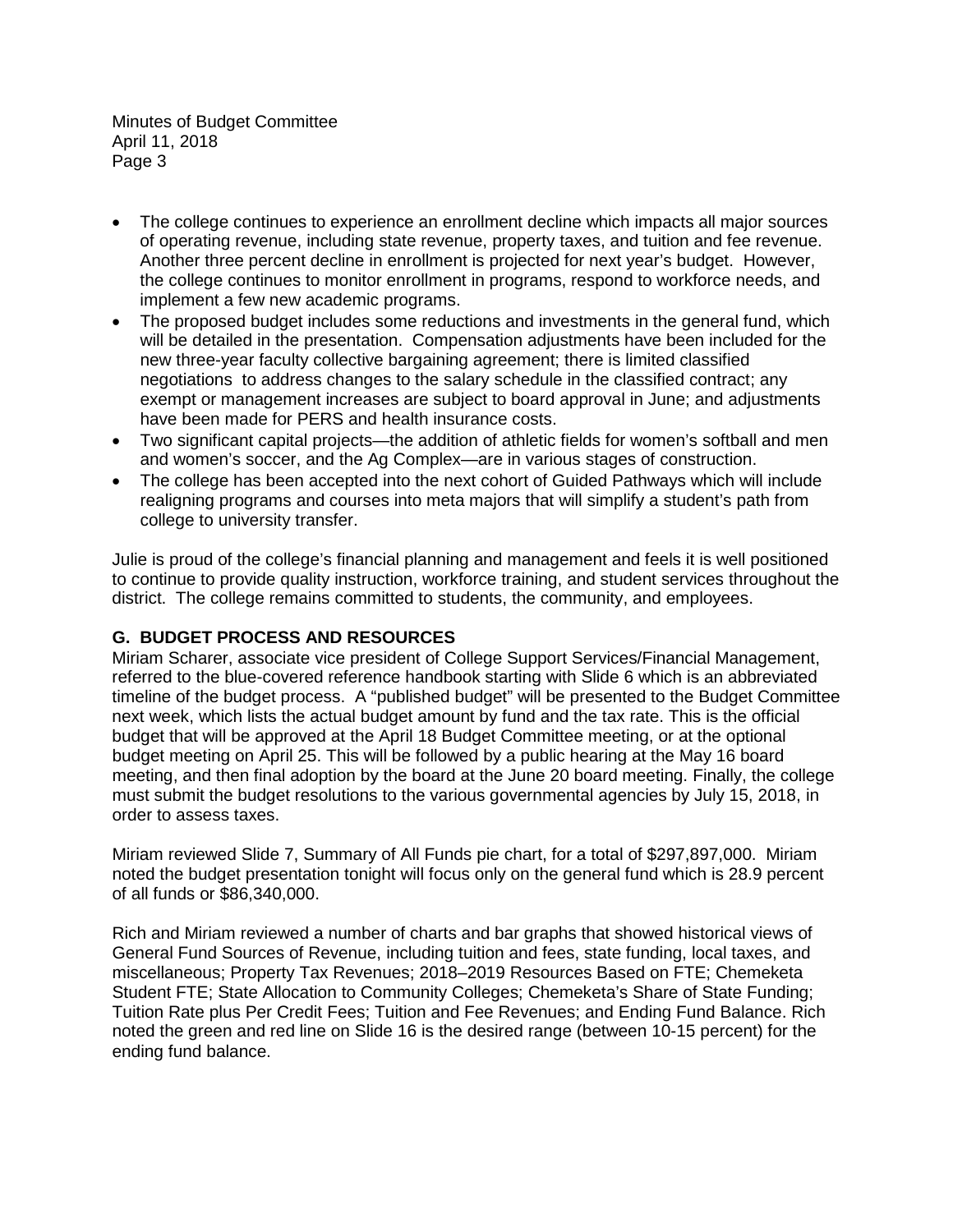#### **H. PRESENTATION OF 2018–2019 PROPOSED BUDGET**

Miriam referred to Slides 18–20 and explained the budget is developed around the Budget Principles for 2018–2019, and she briefly reviewed the budget principles. Slide 21 identified the Budget Assumptions and Decisions: Resources. Rich noted the proposed budget was based on state appropriations of \$570.2 million, a tuition increase of \$3 per credit hour as well as an increase of \$3 per credit hour to the universal fee, and increased tuition by \$455,000 due to trial status positions.

Charts for Budget Changes–Resources and FY2018–2019 General Fund Resources amounted to \$86,340,000, along with a pie chart with dollar amounts and percentages for General Fund Resources for 2018–2019 were reviewed and explained. On the expenditure side, Slides 25– 27, the Budget Assumptions and Decisions; Budget Changes–Expenditures; and FY2018–2019 General Fund Expenditures by budget category were explained. Slides 28 and 29 contain two pie charts showing percentages for General Fund Expenditures by type (budget categories) and by function were reviewed and explained and showed totals of \$84,840,000 plus \$1,500,000 from the unappropriated ending fund balance to produce a balanced budget of \$86,340,000.

Ruth Hewett had a question about the universal fee and that it has tripled since it started. Miriam explained that it is a per credit fee that was implemented in 2004 that is paid by all students including those who are on tuition waivers, scholarships, etc. Funds from the universal fee are allocated to about 11 funds.

Ken Hector asked if the number of Chemeketa Scholars has declined similar to the decline in the overall enrollment at the college. Jim Eustrom noted the numbers have increased each year; however, when the Oregon Promise was implemented, it did affect the numbers in Chemeketa Scholars. Even though students could apply and receive benefits from both the Oregon Promise and Chemeketa Scholars, there was confusion by parents and students who thought they could only get one or the other. There has been better communication about this so the college is hopeful that Chemeketa Scholars numbers will increase.

Julie noted next week information about financial aid will be shared which will include Chemeketa Scholars. Information including a trend line since Chemeketa Scholars started, or at least the last five years, will be shared.

Miriam reviewed Slide 30, Chemeketa Forecasted General Fund Revenues and Expenses, which is a new slide. Where the two lines intersect (2018–2019) to create an X is the point that represents the college's balanced budget and the projected forecast for the following four years if everything stays the same. To clarify, the green revenue line represents flat enrollment, no increase in tuition and fees, flat state funding, and a slight increase due to the three percent property tax. On the expenditure side, the red line represents employee costs with current agreements in place, no changes to PERS or health insurance, no utilization of the ending fund balance and a slight increase in materials and services. Julie said this chart helps Exec Team to look 4–5 years out and plan for different scenarios. This is another reason to have a healthy contingency or ending fund balance to help the college through funding issues or shortfalls. Ken Hector suggested a notation on the slide with an explanation in case those who see the slide won't misinterpret the information.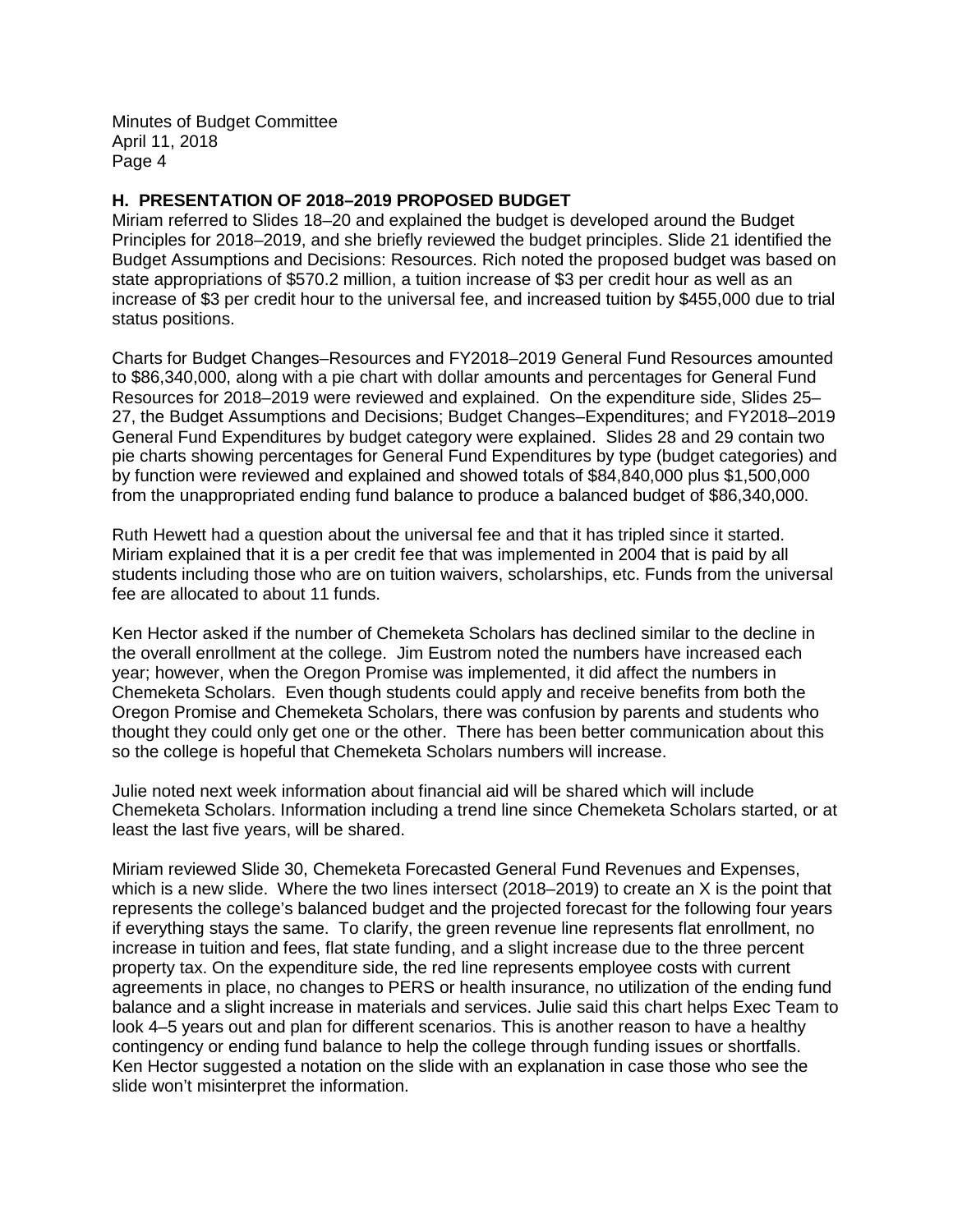Miriam and Jim Eustrom shared the investments and reductions in the general fund. Starting with Slide 32, Miriam reviewed the Definitions of the acronyms that are used in the slides for division names. Miriam reviewed Slide 33 describing the two reductions in the President's Office and Governance and Administration. One exempt and one classified vacant position in Human Resources will be eliminated for a total reduction of \$182,917.

Miriam reviewed the investments and reductions in College Support Services, Slides 34 and 35. Two investments were made in Facilities and Capital Projects and Public Safety in the amount of \$59,253. There were five reductions of vacant positions, two classified in Business Services and two classified and one exempt in Facilities and Capital Projects for a total net CSSD reduction of \$311,996.

Jim Eustrom, vice president of Instruction and Student Services, drew attention to the last column, Core Themes. All budget investments and reductions are aligned to one or more core theme. Jim reviewed the investments and reductions in the Instruction and Student Services for next year, Slides 36–39.

Investments included a new classified position (partial to be paid from self-support) in the Agricultural Science and Wine Studies; two new faculty positions—one faculty in Diesel Technology and one faculty in Anesthesia Technology—in two new programs; and a partial exempt position in Education, Languages and Social Sciences (move funding from self-support to general fund) for a total ISS investment of \$246,306.

There were 12 reductions of vacant positions including one classified and one faculty in Academic Development; one faculty in Agricultural Science and Wine Studies; one exempt position at the Yamhill Valley Campus; one classified in Business and Technology, Early Childhood Education and Visual Communications; one faculty in Health Services; one faculty in Liberal Arts; one exempt position in Instruction and Student Services; one classified in Advising and First Year Programs; one faculty in Counseling and Student Support Services; and one classified in Enrollment Services. Unfortunately, one currently filled faculty position in electronics was eliminated due to a decline in program enrollment. Also, there was a reduction in adjunct faculty dollars. Total net ISS reduction amounted to \$940,118, for an overall total net college-wide reduction of \$1,435,031.

Referring to Slide 40, Trial Status Position from Self-Support to General Fund, Jim briefly explained that trial status positions are usually created for: 1) specialized courses or areas that are difficult to find a part-time instructor; 2) when there are many part-time instructors in high enrollment courses, and 3) for new program areas that may generate interest. In order to determine if a new faculty position was viable, self-support trial positions are created and monitored for two years. The revenue from tuition and fees from those classes are put into a self-support account which is used to pay for the instructors. After two years, the positions are reviewed and a decision is made to move the position into the general fund or to terminate the trial position(s).

Jackie Franke asked if the instructors are permanent employees and what happens if it's not successful after the two years. Jim said the trial status faculty are not permanent employees